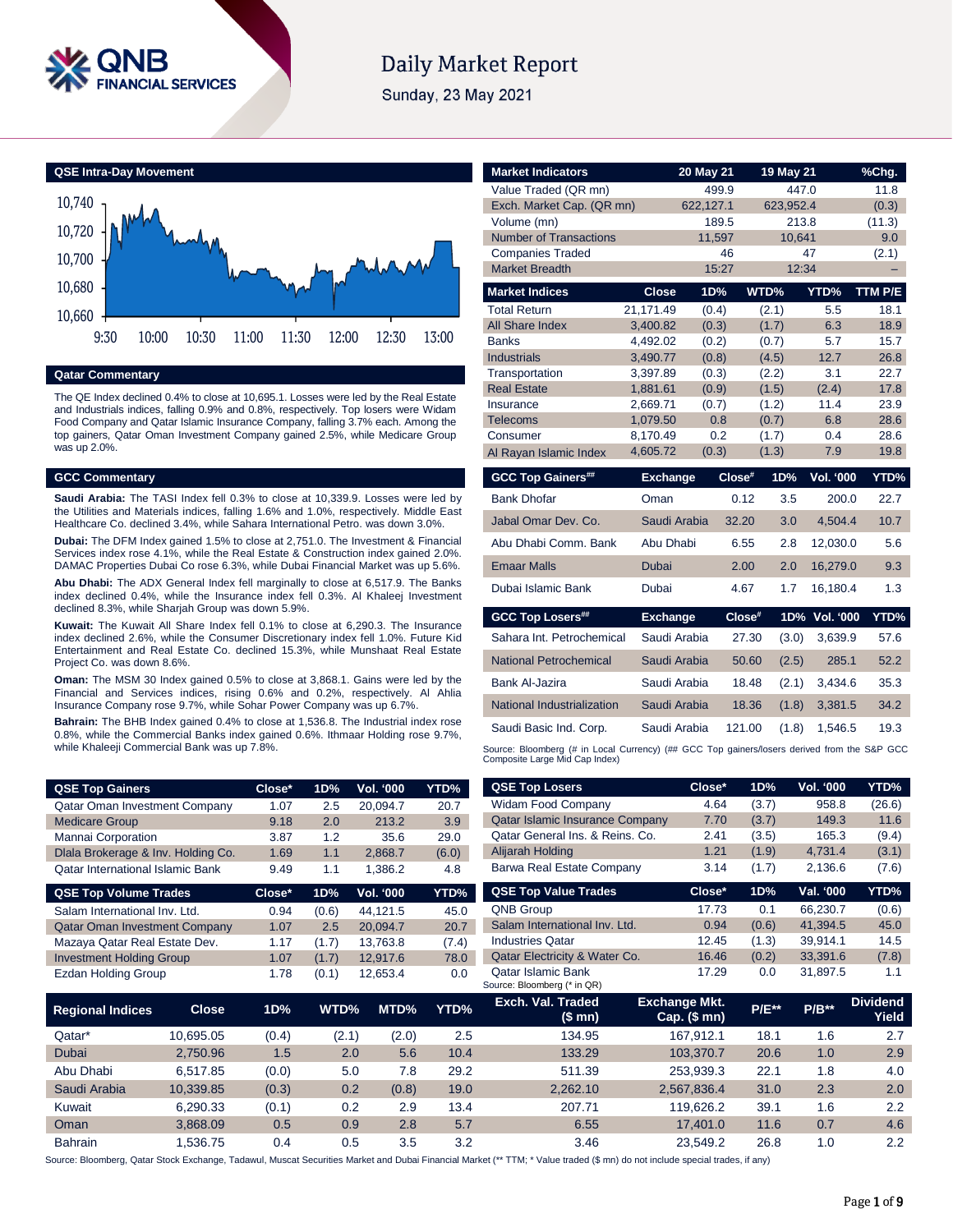# **Qatar Market Commentary**

- The QE Index declined 0.4% to close at 10,695.1. The Real Estate and Industrials indices led the losses. The index fell on the back of selling pressure from GCC and Foreign shareholders despite buying support from Qatari and Arab shareholders.
- Widam Food Company and Qatar Islamic Insurance Company were the top losers, falling 3.7% each. Among the top gainers, Qatar Oman Investment Company gained 2.5%, while Medicare Group was up 2.0%.
- Volume of shares traded on Thursday fell by 11.3% to 189.5mn from 213.8mn on Wednesday. Further, as compared to the 30-day moving average of 291.4mn, volume for the day was 34.9% lower. Salam International Inv. Ltd. and Qatar Oman Investment Company were the most active stocks, contributing 23.3% and 10.6% to the total volume, respectively.

| <b>Overall Activity</b>        | Buy %*   | Sell %*  | Net (QR)         |
|--------------------------------|----------|----------|------------------|
| Qatari Individuals             | 39.76%   | 34.77%   | 24,919,789.8     |
| <b>Qatari Institutions</b>     | 17.12%   | 17.17%   | (232, 730.3)     |
| Qatari                         | 56.88%   | 51.94%   | 24,687,059.5     |
| <b>GCC Individuals</b>         | 0.54%    | 1.82%    | (6,412,806.9)    |
| <b>GCC</b> Institutions        | 2.36%    | 1.25%    | 5,539,606.4      |
| <b>GCC</b>                     | 2.90%    | 3.07%    | (873, 200.5)     |
| Arab Individuals               | 10.95%   | 10.46%   | 2,417,235.4      |
| <b>Arab Institutions</b>       | $0.00\%$ | $0.00\%$ |                  |
| Arab                           | 10.95%   | 10.46%   | 2,417,235.4      |
| <b>Foreigners Individuals</b>  | 2.69%    | 2.58%    | 530,052.1        |
| <b>Foreigners Institutions</b> | 26.59%   | 31.94%   | (26, 761, 146.5) |
| <b>Foreigners</b>              | 29.27%   | 34.52%   | (26, 231, 094.4) |

Source: Qatar Stock Exchange (\*as a % of traded value)

# **Ratings, Earnings Releases and Global Economic Data**

# **Ratings Updates**

| Company                                 | Agency | Market    | ⊺vpe* | <b>Old Rating</b> | <b>New Rating</b> | <b>Rating Change</b> | <b>Outlook</b>           | <b>Outlook Change</b> |
|-----------------------------------------|--------|-----------|-------|-------------------|-------------------|----------------------|--------------------------|-----------------------|
| <b>Commercial Bank</b><br>International | Fitch  | Abu Dhabi | VR    | Ŋ٠                |                   |                      | $\overline{\phantom{a}}$ | -                     |

Source: News reports, Bloomberg (\* VR – Viability Rating)

# **Earnings Releases**

| <b>Company</b>                                        | <b>Market</b> | <b>Currency</b> | Revenue (mn)<br>1Q2021 | % Change<br>YoY | <b>Operating Profit</b><br>(mn) 1Q2021 | % Change<br>YoY | <b>Net Profit</b><br>(mn) 1Q2021 | $\%$<br>Change<br>YoY |
|-------------------------------------------------------|---------------|-----------------|------------------------|-----------------|----------------------------------------|-----------------|----------------------------------|-----------------------|
| Tourism Enterprise Co.                                | Saudi Arabia  | <b>SR</b>       | 3.2                    | 85.0%           | (0.8)                                  | N/A             | (0.9)                            | N/A                   |
| <b>Alkhorayef Water and Power</b><br>Technologies Co. | Saudi Arabia  | <b>SR</b>       | 133.0                  | 0.2%            | 29.7                                   | $-8.0%$         | 26.9                             | $-14.5%$              |
| Basic Chemical Industries Co.                         | Saudi Arabia  | <b>SR</b>       | 126.1                  | $-10.5%$        | 17.6                                   | 12.9%           | 14.4                             | $-4.4%$               |
| <b>AYYAN Investment Co.</b>                           | Saudi Arabia  | <b>SR</b>       | 72.5                   | 14.5%           | 1.9                                    | 1045.4%         | 8.5                              | $-48.5%$              |
| Middle East Healthcare Co.                            | Saudi Arabia  | <b>SR</b>       | 418.4                  | $-4.1%$         | 17.5                                   | $-28.2%$        | 12.1                             | $-42.9%$              |
| Jazan Energy and<br>Development Co.                   | Saudi Arabia  | <b>SR</b>       | 23.2                   | 2.6%            | 1.8                                    | 32.5%           | 2.1                              | 299.0%                |

Source: Company data, DFM, ADX, MSM, TASI, BHB.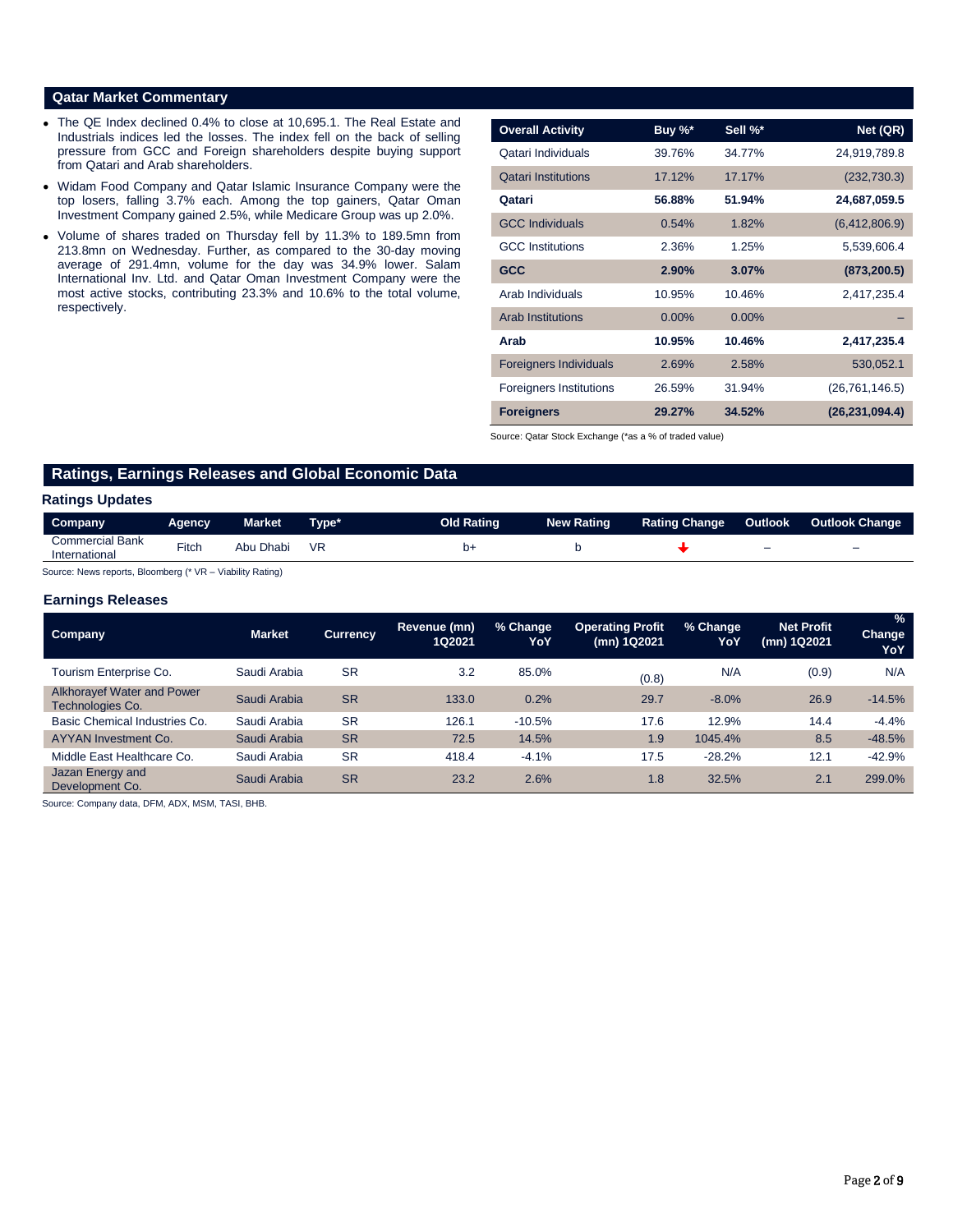# **Global Economic Data**

| <b>Date</b> | <b>Market</b> | <b>Source</b>                                   | Indicator                                | <b>Period</b> | <b>Actual</b> | <b>Consensus</b>         | <b>Previous</b> |
|-------------|---------------|-------------------------------------------------|------------------------------------------|---------------|---------------|--------------------------|-----------------|
| 05/20       | US            | Department of Labor                             | <b>Initial Jobless Claims</b>            | 15-May        | 444k          | 450k                     | 478k            |
| 05/20       | <b>US</b>     | <b>Department of Labor</b>                      | <b>Continuing Claims</b>                 | 08-May        | 3,751k        | 3,620k                   | 3,640k          |
| 05/21       | US            | <b>Markit</b>                                   | Markit US Manufacturing PMI              | May           | 61.5          | 60.2                     | 60.5            |
| 05/21       | <b>US</b>     | <b>Markit</b>                                   | <b>Markit US Services PMI</b>            | May           | 70.1          | 64.3                     | 64.7            |
| 05/21       | US            | <b>Markit</b>                                   | Markit US Composite PMI                  | May           | 68.1          | $\overline{\phantom{m}}$ | 63.5            |
| 05/21       | <b>UK</b>     | GfK NOP (UK)                                    | <b>GfK Consumer Confidence</b>           | May           | -9            | $-12$                    | $-15$           |
| 05/21       | <b>UK</b>     | Markit                                          | Markit UK PMI Manufacturing              | May           | 66.1          | 60.8                     | 60.9            |
| 05/21       | <b>UK</b>     | <b>Markit</b>                                   | Markit/CIPS UK Services PMI              | May           | 61.8          | 62.2                     | 61.0            |
| 05/21       | <b>UK</b>     | Markit                                          | Markit/CIPS UK Composite PMI             | May           | 62.0          | 61.9                     | 60.7            |
| 05/21       | <b>EU</b>     | <b>Markit</b>                                   | <b>Markit Eurozone Manufacturing PMI</b> | May           | 62.8          | 62.5                     | 62.9            |
| 05/21       | EU            | <b>Markit</b>                                   | <b>Markit Eurozone Services PMI</b>      | May           | 55.1          | 52.5                     | 50.5            |
| 05/21       | <b>EU</b>     | <b>Markit</b>                                   | Markit Eurozone Composite PMI            | May           | 56.9          | 55.1                     | 53.8            |
| 05/21       | EU            | <b>European Commission</b>                      | <b>Consumer Confidence</b>               | May           | $-5.1$        | $-6.5$                   | $-8.1$          |
| 05/20       | Germany       | <b>German Federal Statistical Office</b>        | <b>PPI MoM</b>                           | Apr           | 0.8%          | 0.8%                     | 0.9%            |
| 05/20       | Germany       | <b>German Federal Statistical Office</b>        | PPI YoY                                  | Apr           | 5.2%          | 5.1%                     | 3.7%            |
| 05/21       | Germany       | <b>Markit</b>                                   | Markit/BME Germany Manufacturing PMI     | May           | 64.0          | 65.9                     | 66.2            |
| 05/21       | Germany       | <b>Markit</b>                                   | <b>Markit Germany Services PMI</b>       | May           | 52.8          | 52.0                     | 49.9            |
| 05/21       | Germany       | <b>Markit</b>                                   | Markit/BME Germany Composite PMI         | <b>May</b>    | 56.2          | 57.1                     | 55.8            |
| 05/21       | France        | Markit                                          | Markit France Manufacturing PMI          | May           | 59.2          | 58.5                     | 58.9            |
| 05/21       | France        | <b>Markit</b>                                   | <b>Markit France Services PMI</b>        | May           | 56.6          | 53.0                     | 50.3            |
| 05/21       | France        | <b>Markit</b>                                   | Markit France Composite PMI              | May           | 57.0          | 53.7                     | 51.6            |
| 05/21       | Japan         | Ministry of Internal Affairs and Communications | Natl CPI YoY                             | Apr           | $-0.4%$       | $-0.5%$                  | $-0.2%$         |
| 05/21       | Japan         | Markit                                          | Jibun Bank Japan PMI Mfg                 | May           | 52.5          | $\qquad \qquad -$        | 53.6            |
| 05/21       | Japan         | <b>Markit</b>                                   | Jibun Bank Japan PMI Services            | May           | 45.7          | -                        | 49.5            |
| 05/21       | Japan         | <b>Markit</b>                                   | Jibun Bank Japan PMI Composite           | May           | 48.1          | $\overline{\phantom{0}}$ | 51.0            |

Source: Bloomberg (s.a. = seasonally adjusted; n.s.a. = non-seasonally adjusted; w.d.a. = working day adjusted)

# **News**

- **Qatar**
- **Announcement of the date of suspension for Gulf Investments Group (under closure) –** The Gulf Investments Group (under closure), which is a broker foe Qatar Stock Exchange (QSE) announced that it will end all trading voluntarily and all trading will stop via the company from Monday, June 7, 2021. The last day for acceptance of purchase order will be on Monday, May 31, 2021. (QSE)
- **Global Finance Magazine declares Qatar richest country in the region –** The Global Finance Magazine has declared Qatar first richest country in the region and fourth in the world with a per capita share of \$93,508 followed by the UAE, which ranked 11th globally with a share of \$58,753. (Bloomberg)
- **Qatar-UK trade up, reaches £7bn in 2020, says envoy –** Total trade between Qatar and the UK rose to reach £7bn in 2020 despite restrictions and various challenges related to the Covid-19 pandemic, according to British Ambassador Jonathan Wilks. "This increase in trade volume between both countries is in varying sectors, such as agricultural produce and food products. This is a sign of the amount of interest and activity that the UK and Qatar have in developing trade, business, and investment relationships," the Ambassador told at a recent launch event. Citing the recently launched 'British Food Festival', which will run until May 25 at all LuLu stores across the country, Wilks said aside from celebrating the export of British food products to Qatar, the festival is also a chance for the UK to share some of its technology and partnerships to enable Qatar to build its food security. (Gulf-Times.com)
- **Qatar Airways Group chief executive appointed Chairman of oneworld's Governing Board –** The Governing Board of the oneworld global airline alliance has appointed Qatar Airways

Group Chief Executive HE Akbar al-Baker to serve as its Chairman. Al-Baker will succeed current oneworld Governing Board Chairman, Alan Joyce, Group CEO of Qantas Group. (Gulf-Times.com)

- **QDB accelerator Qatar SportsTech hosts two-day 'Angel Investor Bootcamp' from May 24 –** Qatar SportsTech (QST), a leading startup accelerator founded by Qatar Development Bank (QDB), has announced the opening of applications for an 'Angel Investor Bootcamp' to be held virtually on May 24 and May 25. In line with QDB's mission to develop, grow and diversify Qatar's private sector, QST initiated this bootcamp to further enhance SportsTech startups in the country by empowering investors and driving interest towards the rapidly growing industry. QDB said it is committed to strengthening the economy of innovation, rewarding its talents, and multiplying the number of stakeholders to foster innovation, and help the most promising startups reach their potential, achieving the goals of Qatar National Vision 2030. QST is powered by Startupbootcamp and supported by the Supreme Committee for Delivery and Legacy, Qatar Stars League, beIN Media Group, MBK Holding, Aspire Zone Foundation, Qatar Financial Centre, and the Ministry of Commerce and Industry. (Gulf-Times.com)
- **First ever Ooredoo female CEO to lead Ooredoo Oman –** Ooredoo has announced the appointment of Noor Al-Sulaiti as CEO of Ooredoo Oman, the first female CEO in one of Ooredoo Group's key markets - and Bassam Yousef al-Ibrahim as CEO of Ooredoo Algeria. (Gulf-Times.com)
- **QNB Group: Effective vaccination campaigns enable gradual reopening of economies –** The global economy suffered in 2020 due to the outbreak of the global COVID-19 pandemic. In response, countries across the world implemented a range of restrictive policies, including stay-at-home orders;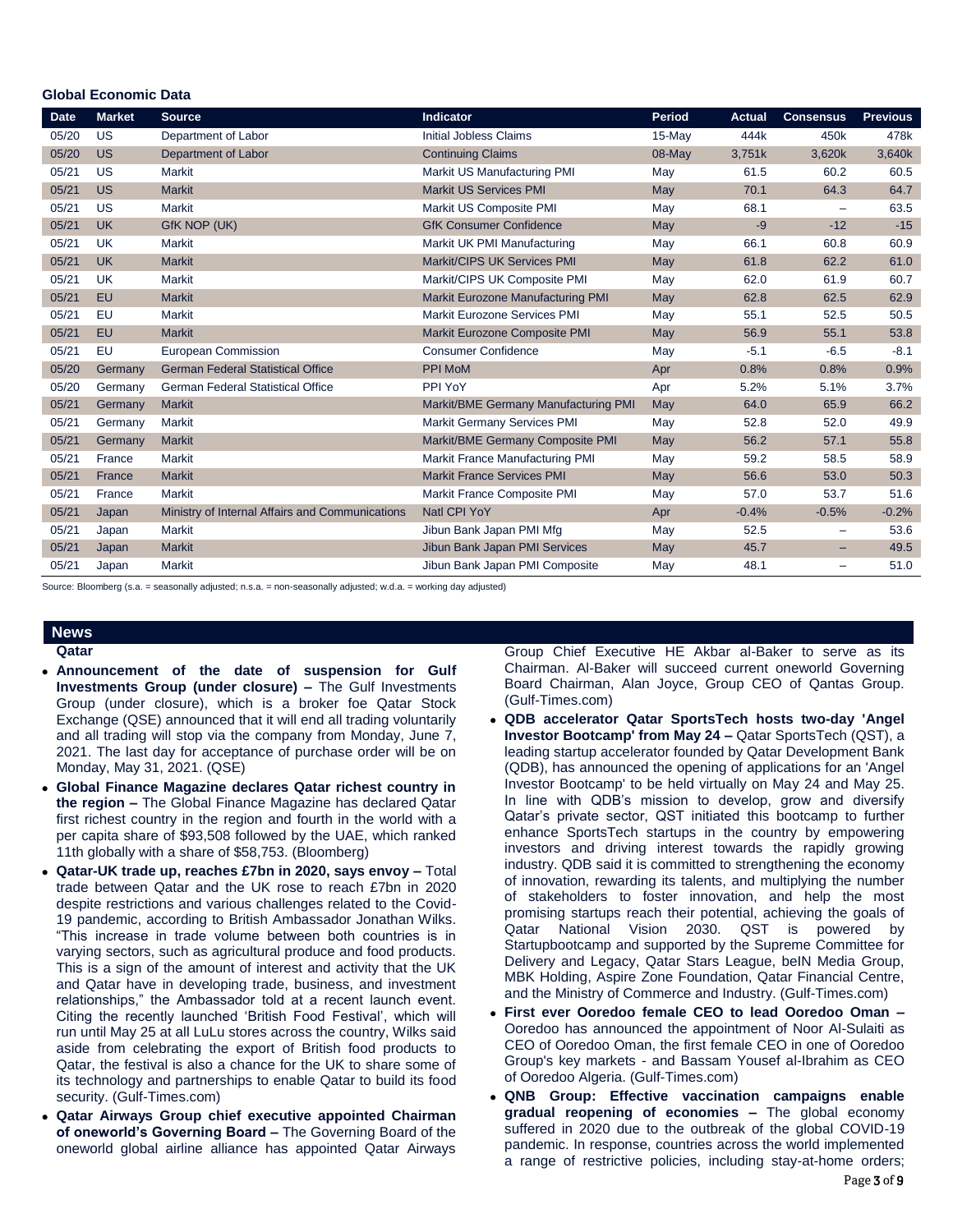reduced capacities in schools, workplaces and public transport; and cancellation of events and public gatherings. Fortunately, rapid progress in developing and testing a number of effective vaccines offers hope for a gradual easing of restrictions during 2021. However, the effectiveness of the policy response and pace of vaccine distribution varies considerably across countries and regions, especially between the European Union (EU) and the US. (Peninsula Qatar)

- **Shura Council takes part in meeting on economic recovery –** The Shura Council participated in a parliamentary meeting on economic recovery in the Middle East and North Africa (MENA) by designing comprehensive, sustainable, and adaptable policies. The meeting was organized by The Parliamentary Network on the World Bank and International Monetary Fund via video conference. Talks focused on a number of subjects related to the recovery. They included vaccines, governance, reforms, debt, climate change, and the role parliamentarians play in ensuring transparency and the availability of aid to face the crisis and build a more sustainable economic recovery. (Peninsula Qatar)
- **Shura draft law will guarantee integrity of election process –** The regulations in the upcoming Shura Council draft law are set to guarantee a fair and equal opportunity election among the nominees, a number of Qatari experts in the field and lawyers have pointed out. They told local Arabic daily 'Arrayah' that the conditions for the candidates promoting themselves during the election campaign include limiting the spending of any candidate to QR2mn, subject to the control of the entities concerned. This would eventually spare the voters from any bias caused by overspending. Other related terms include the criminalization of any foreign financing for the candidates and any possible acts of buying votes. (Gulf-Times.com)
- **QLife Pharma first company to obtain Qatari tracking number –** QLife Pharma obtained the first Qatari tracking number, starting with 630, and became the first company in Qatar to obtain the national tracking code. It will be followed by many national companies in the coming period. (Peninsula Qatar)
- **Qatar's Ambassador chairs International St. Petersburg Economic Forum meeting –** Ambassador of the State of Qatar to the Russian Federation, H E Sheikh Ahmed bin Nasser Al Thani, chaired the final meeting of the executive committee of participating parties in the International St. Petersburg Economic Forum. The meeting reviewed the scope of enhancing investment partnerships, cooperation in the commercial field, and discussed the final preparation for Qatar's participation in the St. Petersburg International Economic Forum next June. (Peninsula Qatar)
- **Education and science: new avenues for Qatari-Russian cooperation –** The St Petersburg International Economic Forum (SPIEF-2021) will feature an exchange of experience on educational and scientific tracks in Doha Hall, areas specifically set aside for the Qatari delegation at the forum venue, as a separate line of cross-cultural interaction between Qatari delegates and Russian representatives. "2021 has been declared the Year of Science and Technology in Russia. It is fundamentally important to create a stable space for cooperation and solidarity. That's why Russian state policy aims as one of its priorities to improve the quality of education and promote science," the Qatari-Russian Centre for Co-operation has said in a press statement, noting that education is one of the central pillars of Qatar's National Vision 2030, which envisages a modern, world-class educational system. (Gulf-Times.com)
- **Maritime Transport Affairs records 3,537 transactions in first quarter –** The Maritime Transport Affairs recorded a total of 3,537 transactions during the first quarter of 2021 while extending various services, the Ministry of Transport and Communications (MoTC) has said. In a recent tweet, the MoTC said the transactions covered main services for maritime vessels, maritime licenses services, sailor affairs main services and maritime systems services. (Gulf-Times.com)
- **AMNM announces partnership agreement with GlobeMed Qatar –** Alfardan Medical with Northwestern Medicine (AMNM), Qatar's state-of-the-art medical and day surgery centre, has signed a memorandum of understanding (MoU) with GlobeMed Qatar, a leading healthcare benefits management company in Qatar. As a Third-Party Administrator (TPA), GlobeMed Qatar serves the portfolios of over eight insurance companies in Qatar, offering their members access to a wide network of healthcare providers. (Gulf-Times.com)

# **International**

- **IMF backs \$50bn plan to help world escape COVID-19 crisis –** The International Monetary Fund (IMF) called for a \$50bn spending plan to protect vast swaths of the world against COVID-19 and narrow a gap in access to life-saving vaccines that's threatening the global economic recovery from the pandemic. That investment would fund an ambitious effort to immunize at least 40% of the global population by the end of this year and 60% or more by the first half of 2022, the IMF stated. While saving lives, a faster rebound would also deliver a potential \$9tn economic boost by 2025, the fund estimates. "Economic recoveries are diverging dangerously," IMF Managing Director, Kristalina Georgieva wrote in a letter with colleagues outlining the proposal. "The disparities will widen further between wealthy countries that have widespread access to vaccines, diagnostics, and therapeutics, and poorer countries still struggling to inoculate front-line health-care workers." The call adds to pressure on rich countries to step up funding and share doses to battle a virus that is still raging globally even as vaccine rollouts help get the crisis under control at home. Almost half of the US population and 55 percent of the UK's have received at least one dose, according to Bloomberg's tracker. Less than 2% of Africa's population had been vaccinated by the end of April. How much wealthy governments will increase their support in the coming days and weeks remains unclear. Some countries have obtained far more vaccine than they need, and health advocates say more should be shared with the rest of the world. Covax, the global vaccine initiative, has managed to ship only 68mn of the 2bn doses it hopes to send out by the end of the year. (Bloomberg)
- **Fed officials, new data, start lowering expectations for US jobs in May –** Federal Reserve officials and new Dallas Fed data have begun lowering expectations for May jobs growth in the US as business hiring plans continue to outrun the supply of people able or willing to work. Dallas Federal Reserve president Robert Kaplan said Friday that hiring difficulties have continued through May and will likely lead to another weak jobs report following the lower-than-expected 266,000 positions added in April. A survey published by the Dallas Fed earlier in the day, meant to provide a mid-month check on national employment trends, pointed to weakening job growth as well. That has been attributed to a number of factors including ongoing unemployment benefit payments and a lack of child-care and "these structural issues, which we saw in the report for April...all those tensions are not going to go away" immediately, Kaplan said at a Dallas Fed conference on technology. "We think you are going to see another odd or unusual report. Businesses are telling us they got plenty of demand but they cannot find workers either skilled or unskilled." Fed officials had hoped to see a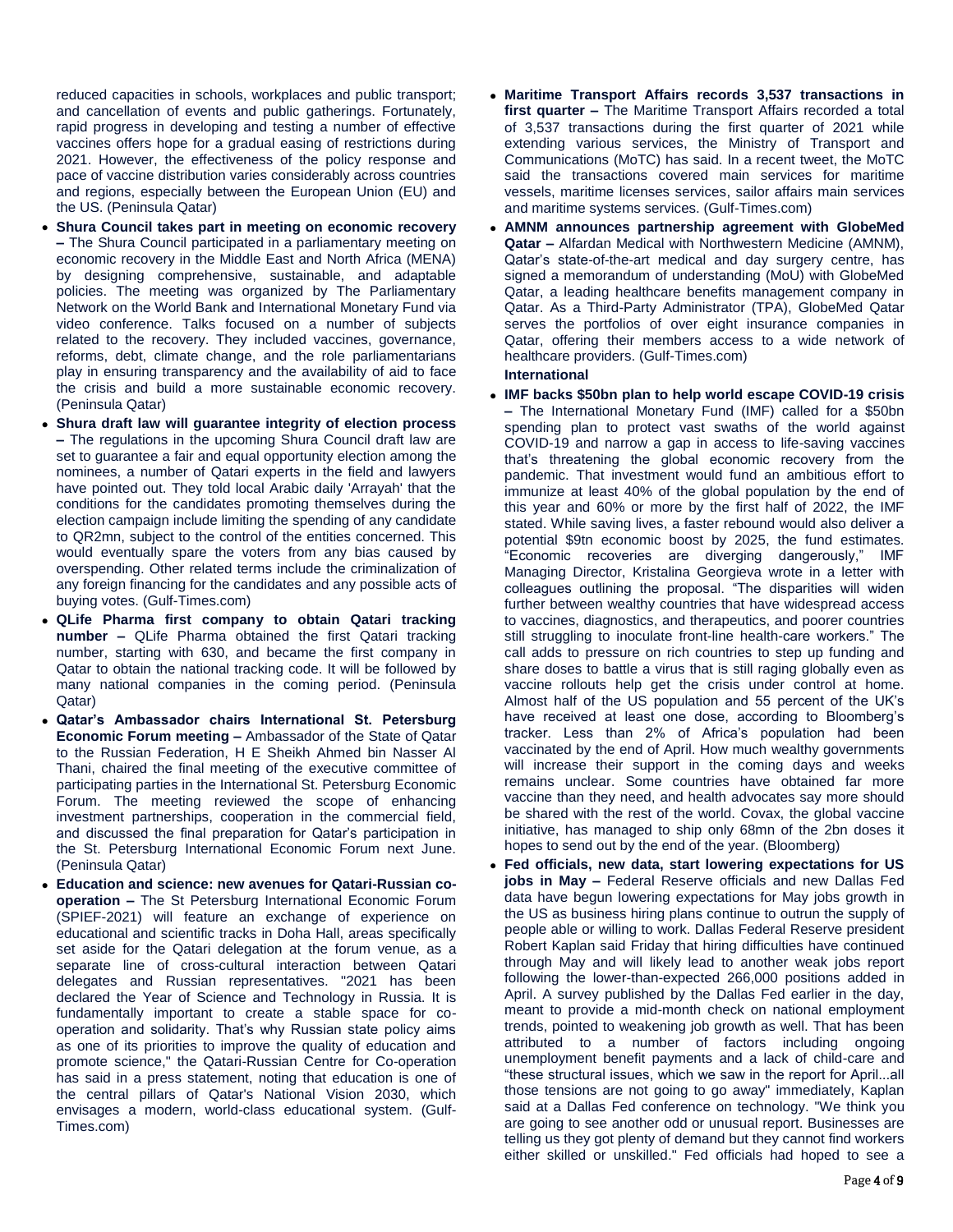"string" of months in which a million or more new jobs were added to US payrolls, helping the country quickly claw back the 8.2mn positions still missing from before the pandemic. (Reuters)

- **Fed survey: US banks ready to start limiting balance sheet growth –** About two-thirds of US banks are either already taking measures to limit the growth in their balance sheets or would take steps to cap them if they continue growing, a Federal Reserve survey of bank finance officers showed on Thursday. The concerns about the size of their balance sheets reflected in the Senior Financial Officer, Survey came as 40% of respondent banks reported faster-than-expected growth in end-of-day reserve balances. The largest factor driving that growth was deposits, which broadly are growing faster than bank officials had estimated. Should banks broadly begin limiting their balance sheets, it could have implications for the availability of bank credit as the US economy pulls out of the recession triggered by the COVID-19 pandemic. "Among the two-thirds of respondents who reported their bank is limiting, or would limit under certain growth assumptions, the size of its balance sheet, almost half rated net interest margin pressure and return on assets as important or very important factors in that decision," the survey said. Likely measures they may take include allowing outstanding wholesale funding liabilities to mature without replacement and reducing deposit rates on non-operational deposits, according to the survey, which included banks that account for roughly 75% of the reserves in the US banking system. (Reuters)
- **US weekly jobless claims decline further; mid-Atlantic factory activity cools –** The number of Americans filing new claims for unemployment benefits dropped further below 500,000 last week, but jobless rolls swelled in early May, which could temper expectations for an acceleration in employment growth this month. Indeed, other data on Thursday showed a measure of factory employment in the mid-Atlantic region fell in May. But businesses in the region that covers eastern Pennsylvania, southern New Jersey and Delaware increased employees' work hours, suggesting problems finding workers. Labor and raw material shortages were likely behind the significant slowdown in the pace of growth in output at the region's factories this month. The supply constraints follow pentup demand unleashed by the economy's reopening after being severely disrupted by the COVID-19 pandemic for more than a year. "If the data are taken at face value, it would suggest both a reduction in layoffs and a slowing in hiring, which given the rising level of labor demand could only be explained by a reduction in labor supply," Senior Economic Advisor a Brean Capital in New York, Conrad DeQuadros said. (Reuters)
- **White House pares infrastructure proposal to \$1.7tn –** The White House said on Friday it had pared down its infrastructure bill to \$1.7tn from \$2.25tn, with cuts to investments in broadband and roads and bridges, but Republicans dismissed the changes as insufficient for a deal. The White House effort represented a desire by President, Joe Biden to engage with the opposition party on an issue that the Democratic president has made a priority in his early days in office. But the two sides remain far apart on everything from the size of the package to how to pay for it. White House officials held a call with a group of Republican senators on Friday to hash out some of their differences and present the new draft. "This proposal exhibits a willingness to come down in size, giving on some areas that are important to the President while also staying firm in areas that are most vital to rebuilding our infrastructure and industries of the future," White House Spokeswoman, Jen Psaki told reporters. (Reuters)
- **US manufacturing accelerates; tight supply pushes home sales to 10-month low –** US factory activity gathered speed in early May amid strong domestic demand, but backlogs of uncompleted work are piling up as manufacturers struggle to find raw materials and labor, boosting costs for both businesses and consumers. Though other data on Friday showed sales of previously owned homes dropping to a 10-month low in April as an acute shortage of houses drove prices to a record high, they remained well above their pre-pandemic level. The housing market and manufacturing have led the economy's recovery from the COVID-19 recession, which started in February 2020. "The economic recovery continues," an economist at JPMorgan in New York, Daniel Silver said. Data firm IHS Markit said its flash US manufacturing PMI increased to 61.5 in the first half of this month. That was the highest reading since October 2009 and followed a final reading of 60.5 in April. Economists polled by Reuters had forecast the index dipping to 60.2 in early May. Demand shifted to goods from services as the pandemic kept Americans at home, causing supply constraints. The virus also disrupted labor at manufacturers and their suppliers, leading to raw material shortages across industries. (Reuters)
- **Big European states warm to US proposal for minimum corporate tax rate of at least 15% –** France, Germany and Italy said on Friday that a new US proposal for global minimum corporate tax rate of at least 15% was a good basis for sealing an international deal by July. The US Treasury Department offered on Thursday to accept a minimum rate of at least 15%, significantly below its proposed 21% minimum for US multinational firms. It made the proposal at the Paris-based Organization for Economic Cooperation and Development (OECD) where nearly 140 countries aim to reach broad agreement this summer to rework rules for taxing multinational groups and big technology companies, such as Alphabet Inc and Facebook Inc. "Treasury proposed to the steering group that the global minimum tax rate should be at least 15%," the department said. "Treasury underscored that 15% is a floor and that discussions should continue to be ambitious and push that rate higher." US Treasury Secretary, Janet Yellen first proposed a 21% US corporate minimum tax in April as part of President, Joe Biden's \$2.2tn infrastructure spending proposal, which would be financed largely by increasing the US corporate tax rate to 28%. The Trump administration and congressional Republicans in 2017 cut the corporate tax rate to 21% from 35%. At the same time, the Treasury launched a US minimum tax, of 10.5%, known as the Global Intangible Low-Taxed Income tax (GILTI) to capture revenue shifted by companies to tax-haven countries. The Biden administration's proposed 21% GILTI rate was widely viewed as a starting point for renewed OECD talks on a global minimum tax. (Reuters)
- **Euro zone business growth hits three-year high but ECB cautious –** Euro zone business growth accelerated at its fastest pace in over three years in May, a survey showed on Friday, but European Central Bank President, Christine Lagarde said an uncertain recovery still needed emergency support from the ECB. After a slow start to vaccinations the pace is picking up, allowing some restrictions imposed to quell the spread of the coronavirus to be lifted, and a strong resurgence in the bloc's now-reopening service industry added to the impetus from a booming manufacturing sector. As the economy rebounds and confidence improves, some policymakers are making the case for the ECB to start giving up its emergency measures and revert to more traditional forms of stimulus. But others are more cautious, warning the fledgling recovery is predicated on copious ECB support and that a recent rise in borrowing costs to two-year highs is already a major drag. "We are committed to preserving favorable financing conditions. It's far too early and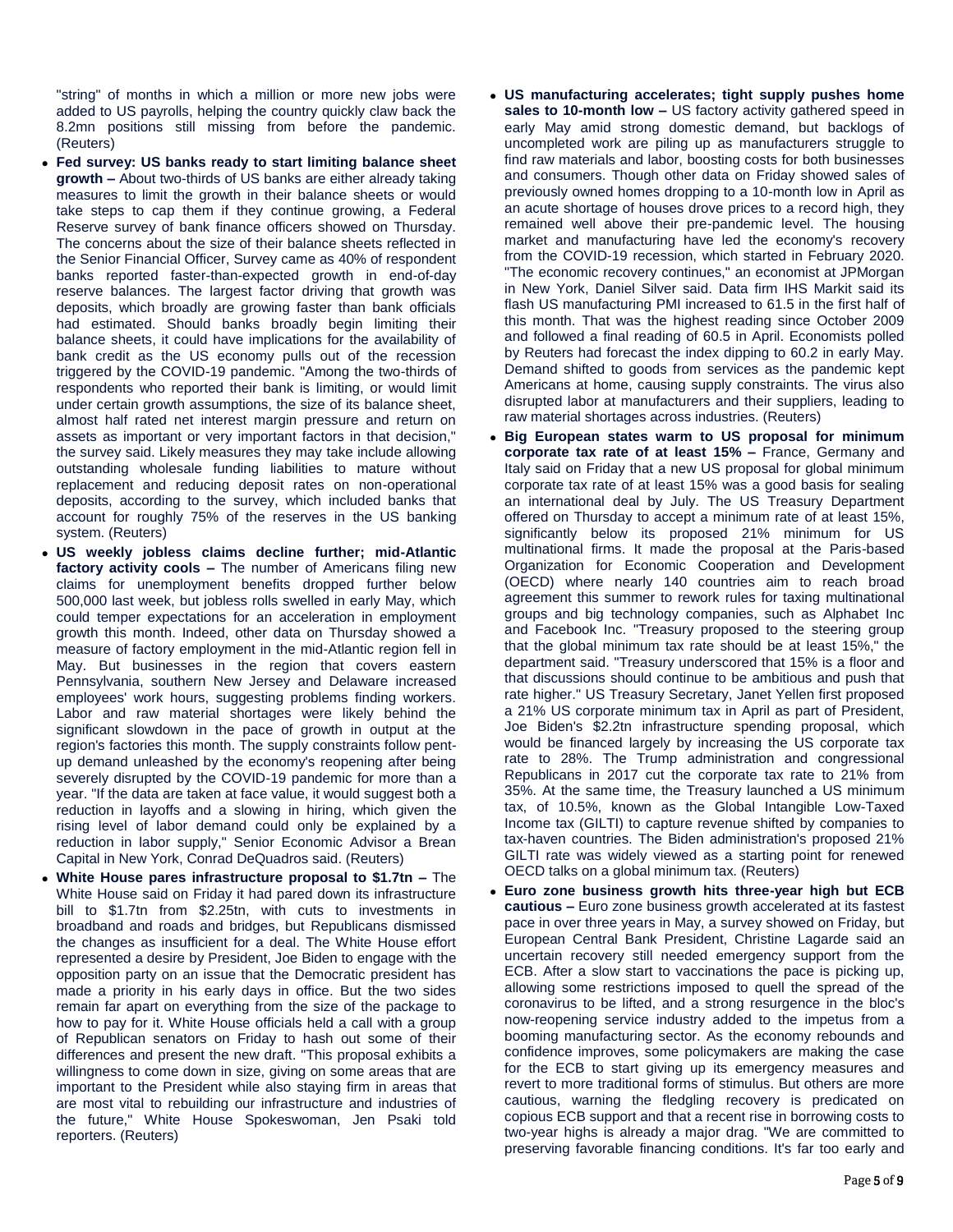it's actually unnecessary to debate longer-term issues," Lagarde said on Friday. "I have repeatedly said that policymakers needed to provide the right bridge across the pandemic, well into the recovery, so we can actually deliver on our mandate." Alongside that, euro zone finance ministers will continue to support their economies but were upbeat on Friday about prospects for the post-pandemic recovery. With more businesses reopening - or at least adapting to lockdowns - IHS Markit's flash Composite Purchasing Managers' Index, seen as a good guide to economic health, climbed to 56.9 in May from April's final reading of 53.8. That was its highest level since February 2018 and comfortably above the 50-mark separating growth from contraction, as well as the more modest increase to 55.1 predicted in a Reuters poll. (Reuters)

- **ECB's Lagarde says too early to discuss life after emergency support –** It is still too early for the European Central Bank to discuss winding down its EUR1.85tn emergency bond purchase scheme, ECB President, Christine Lagarde said on Friday, less than two weeks ahead of a crucial policy meeting. Lagarde's comments are likely to be aimed at fighting market speculation that ECB policymakers will decide to, or least discuss, slowing the pace of the ECB's Pandemic Emergency Purchase Programme (PEPP) when they meet on June 10. "We are committed to preserving favorable financing conditions using the PEPP envelope, and to do so until at least March 2022," Lagarde told a news conference after a Eurogroup meeting in Lisbon. "It's far too early and it's actually unnecessary to debate longer-term issues. Our focus in June is going to be on favorable financing conditions for the economy at large and to all sectors," she added. (Reuters)
- **Euro zone current account surplus narrows in March –** The Euro Zone's current account surplus narrowed in March on a drop in the surplus from the trade of goods and services, European Central Bank data showed on Thursday. The bloc of 19 countries sharing the euro recorded an adjusted current account surplus of EUR17.8bn in March, down from EUR25.9bn in February but up from the EUR10.4bn registered a year earlier, according to adjusted figures. Based on unadjusted data, the surplus widened to 31.0 billion euros from EUR13.2bn. In the 12 months to March, the current account surplus was 2.4% of the bloc's GDP, up from 2.1% in the preceding 12 month period. (Reuters)
- **Bank of England aims for greener corporate bond portfolio –** The Bank of England set out plans on Friday to use its \$28.4bn of corporate bond holdings to nudge companies to cut greenhouse gas emissions faster, part of a wider government strategy to achieve net-zero emissions. The BoE said it was the first central bank in the world to take steps that could ultimately see the most polluting companies banned from its bond portfolio. It will give firms time to reduce carbon emissions rather than immediately selling off its holdings in energy companies, power utilities and miners. "Divestment is a powerful tool and should remain squarely in the toolkit. But it should be used as a credible threat to reinforce incentives, not an indiscriminate 'quick fix'," BoE Executive Director for markets, Andrew Hauser said. The BoE owns about 6.5% of the sterling corporate bond market, after doubling its holdings last year as it restarted asset purchases to support Britain's economy through the coronavirus pandemic. Although this is a relatively small share, the BoE hopes its actions will serve as a benchmark for other investors. The central bank will launch its first 'stress test' of British banks' and insurers' exposure to climate change next month. Climate change has become a greater focus for Britain's government this year as it prepares to host the UN COP26 climate summit in Glasgow in November. (Reuters)
- **UK consumers regain pre-COVID confidence level –** British consumers are their most upbeat since the start of the coronavirus pandemic, buoyed by growing optimism about the economy as lockdown restrictions are lifted, a survey showed on Friday. The GfK Consumer Confidence Index improved to -9 in May from -15 in April, matching its level in March 2020 before the full force of the coronavirus pandemic hit the country. The index has been rising since January as Britain rolled out Europe's fastest COVID vaccines program. "The financial mood of the nation has bounced back to its pre-lockdown figure of minus 9 this month, meaning confidence has made up all the ground lost to COVID-19," Client Strategy Director at GfK, Joe Staton said. A measure of optimism about the outlook for the economy over the next 12 months jumped by 15 percentage points and there was a five-point improvement in a gauge of how willing consumers are to make a major purchase. The Bank of England is watching closely for how much is spent from savings that many richer households built up over three lockdowns in the past year, as it assesses the need for keeping its huge economic stimulus program in place. GfK conducted its survey of 2,000 people between May 4 and May 13. Prime Minister, Boris Johnson has relaxed restrictions on retail and hospitality and is hoping to lift the last constraints on the economy by late June. (Reuters)
- **UK retail spending soars as economy reopens –** British shoppers splashed out on new clothes in April after shops reopened following months of lockdown closures, adding to signs of a robust economic recovery, official data showed on Friday. Sales volumes in April jumped 9.2% MoM- twice the average forecast in a Reuters poll of economists and the biggest rise since June - after rising 5.1% in March. Clothing sales soared by almost 70%. "Fashion retailers (were) the ultimate beneficiaries of beer gardens reopening and the 'rule of six' night out returning," Head of retail at Lloyds Bank, Aled Jones said. Bank of England policymakers are keeping a close watch on retail sales, expecting a surge in spending as wealthier households spend savings built up during lockdowns. (Reuters)
- **Japan's consumer prices extend falls as cellphone fee cuts offset input costs –** Japan's core consumer prices fell for the ninth straight month in April as a record slump in cellphone fees offset rising energy prices, suggesting that weak demand and higher costs will weigh on a fragile economic recovery. Separate data showed firms facing rising input costs and a slower expansion in factory activity in May, highlighting risks to an economy heavily reliant on the manufacturing sector. The data underscores the challenge policymakers face in combating a resurgence in COVID-19 infections without hobbling an economy already lagging other major trading partners emerging from the pandemic-induced slump. "Inflation fell in April but that was almost entirely due to a plunge in mobile phone tariffs," said Tom Learmouth, Japan economist at Capital Economics. "Looking past temporary distortions, we think underlying inflation will continue to rise a bit further, though unlike in some other advanced economies." The core consumer price index (CPI), which excludes the effect of volatile fresh food costs, fell 0.1% in April from a year earlier, smaller than a median market forecast for a 0.2% drop, government data showed on Friday and in line with March's decline. A record 26.5% in cellphone charges knocked 0.5% off core CPI, the data showed, as carriers heeded Prime Minister, Yoshihide Suga's calls to ease the burden on households. By contrast, energy prices rose 0.7% in April, marking the first gain since January 2020 due to recent rises in crude oil costs and the base effect of last year's slump. (Reuters)
- **China should let yuan rise to offset imported price rises, Central Bank official says –** China should let its yuan currency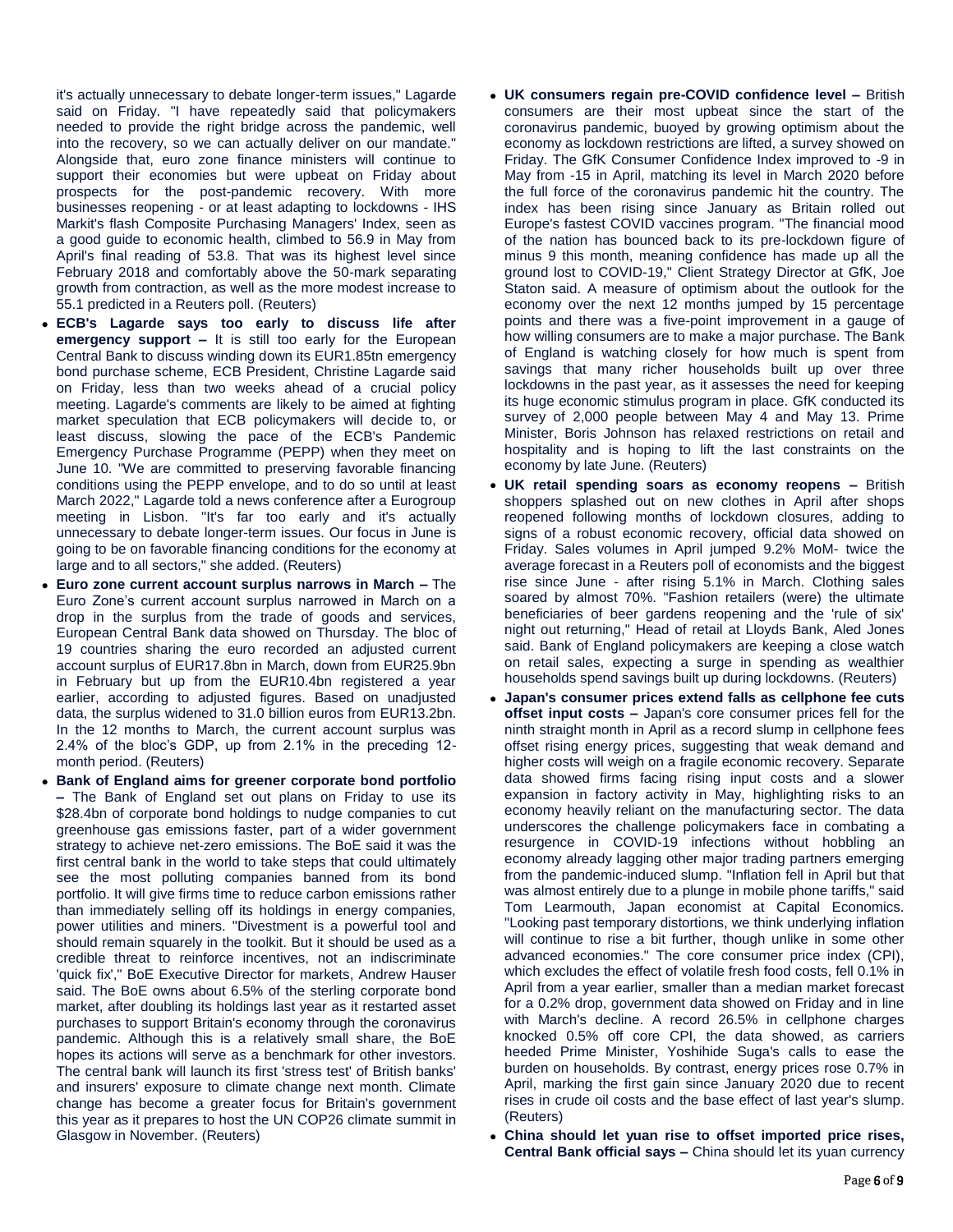strengthen to help offset the impact of rising import prices, a central bank official said in remarks published on Friday. Chinese policymakers have pledged to take measures to cool red hot commodity prices and prevent them being passed on to consumers, after producer price inflation accelerated to the fastest pace in three and a half years in April. "As an important commodity consumer in the world, the imported impact from international prices is inevitable," Head of research at the Shanghai branch of the People's Bank of China, Lu Jinzhong wrote in China Finance, a magazine run by the PBOC. China should "enhance the flexibility of the exchange rate and let the renminbi (yuan) appreciate appropriately to offset the imported effect", Lu said. (Reuters)

# **Regional**

- **COVID-19 a catalyst for development of Islamic finance markets –** The COVID-19 pandemic should be a catalyst for much needed progress in the development of Islamic financial markets globally. At the peak of the pandemic, the International Islamic Liquidity Management Corporation (IILM) increased its sukuk program size to \$4bn and raised the total volume of its monthly issuances. It also adjusted some tenors to fit the investors' needs for liquid instruments, said an expert. HBKU recently organized a webinar on 'The COVID-19 Pandemic and Cross-border Islamic Liquidity Management'. The experts discussed the immediate intervention of regulatory and supervisory authorities to mitigate the liquidity stress faced by the banks. Chief Executive Officer, IILM, Umar A Oseni said, "The IILM position in the market has grown as it is among the top ten Sukuk issuers by amount issued in 2020. The total Sukuk issuance for the first quarter 2021 was \$6bn. The IILM Sukuk addresses the demand from Islamic banks and are mainly purchased by Islamic investors and according to IILM data, banks constituent of 79.2% of the investors, including 73% Islamic banks. (Peninsula Business)
- **Saudi Arabia inflation rate up in April –** Saudi Arabia's inflation rate quickened to 5.3% in April from 4.9% the previous month, still reflecting an increase in value-added tax last year, official data showed. The 5.3% annual increase was mainly due to higher food and transport prices, the General Authority for Statistics said. "Prices of food and beverages recorded the highest annual increase of 8.4%, mainly due to the increase in food prices," it said. On a MoM basis, consumer prices increased 0.2%. Annual inflation was 3.4% in 2020, picking up in the second half of the year after authorities tripled a valueadded tax to 15% to bolster coffers hurt by the coronavirus crisis and lower oil prices. Saudi Arabia's economy shrank 3.3% in the first quarter this year from a year earlier, hit by oil output cuts, but the non-oil economy expanded 3.3%, recovering from the pandemic, according to flash government estimates this month. The Kingdom's economy, the largest in the Arab world, is expected to grow 2.1% in 2021 after shrinking 4.1% last year, the International Monetary Fund said this month. (Reuters)
- **Saudi CMA rejects Jazan's request for cap increase to buy Jazel –** Saudi Arabia's Capital Market Authority (CMA) has rejected Jazan Energy's request to raise capital to buy Jazel Investments. Jazan Energy had requested CMA approval to issue 32.8mn shares to acquire Jazel. (Bloomberg)
- **Allowing 100% foreign ownership in UAE firms will boost property market –** Allowing foreigners to fully own a business in the UAE will give a fillip to the local property market, particularly the office sector, which is still reeling from low demand due to the coronavirus pandemic, experts said on Thursday. The UAE announced on Wednesday that, effective June 1 this year, foreigners who intend to start a business in the country will no longer be required to seek a local sponsor or shareholder. The move, which aims to attract more foreign

investments and strengthen the UAE's position as a business hub, complements other key initiatives announced recently, including the UAE citizenship and long-term residency visa schemes. "Confirmation of the 100 percent company foreign ownership law that comes into effect on June 1 will undoubtedly have a significant impact in the medium to long term for demand for office space in key markets such as Dubai and Abu Dhabi [which] are still experiencing quieter conditions in the aftermath of the global pandemic," Head of Middle East research at Knight Frank, Faisal Durrani said. Demand for office space has been subdued since the pandemic began last year, especially after millions of workers worldwide cocooned in their homes to avoid contracting COVID-19. (Zawya)

- **Reuters poll: Dubai house prices to rise for first time in six years in 2021 –** Dubai house prices will rise for the first time in six years this year, supported by a swift vaccine rollout that has lifted hopes for an overall economic recovery, according to a Reuters poll of property analysts. The city state's real estate sector has been weak for years due to chronic oversupply coupled with low economic growth, a problem exacerbated by the coronavirus crisis. But on Monday the second-wealthiest Emirate in the UAE eased COVID-19 restrictions and allowed hotels in the hub to operate at full capacity, raising hopes for a region heavily dependent on tourism. Seven of 10 real estate analysts who responded to an additional question said an acceleration in Dubai housing market activity this year was more likely. The remaining three forecast a slowdown. "We can already see improved investor confidence and a boost in demand as prices have been on the lower side for the last few years and supply has been significantly curtailed," Anuj Puri of ANAROCK Property Consultants said. "The vaccination drive here also has been going well, and the economy has been gradually recovering amid government measures to spur growth." (Reuters)
- **Emirates NBD sells \$750mn in AT1 bonds at 4.25% –** Emirates NBD, Dubai's largest lender, sold \$750mn in Additional Tier 1 bonds on Thursday after receiving more than \$1.75bn in orders for them, a document showed. It launched the bonds at a yield of 4.25% after giving initial price guidance of around 4.5%, the document from one of the banks on the deal showed. Emirates NBD Capital, First Abu Dhabi Bank, JPMorgan, HSBC, NCB Capital and Standard Chartered arranged the deal. AT1 bonds, the riskiest debt instruments banks can issue, are designed to be perpetual in nature but issuers can call them in after a specified period. ENBD's issuance will be non-callable for six years. The deal follows several other AT1 deals from the region this year, including Dubai Islamic Bank's \$500mn Sukuk issue last month, which set a record low rate for the perpetual debt instrument out of the Gulf, at 3.375%. ENBD sold \$750mn in five-year bonds in January. It last sold AT1 bonds last summer, raising \$750mn at 6.125% - the same rate of its prior AT1 bonds issued in March 2019. (Zawya)
- **Abu Dhabi Ship Building discloses contract –** Abu Dhabi Ship Building (ADSB) signs a contract to build four offshore patrol vessels for the UAE defense ministry and navy. Dual currency contract is the largest received by the company. It may sign a further contract under the program for integrated logistics support and spare parts supply. It could take the total program value to about AED3.5bn. (Bloomberg)
- **Kuwait's committee warns of serious imbalances in public finance –** The Economic Affairs Committee in the Council of Ministers warned about serious structural imbalances in public finance and exacerbation of the liquidity crisis with the depletion of the General Reserve Fund, reports Al-Rai daily quoting sources. Sources said the committee estimated the budget deficit in the next five years to range between KD45bn to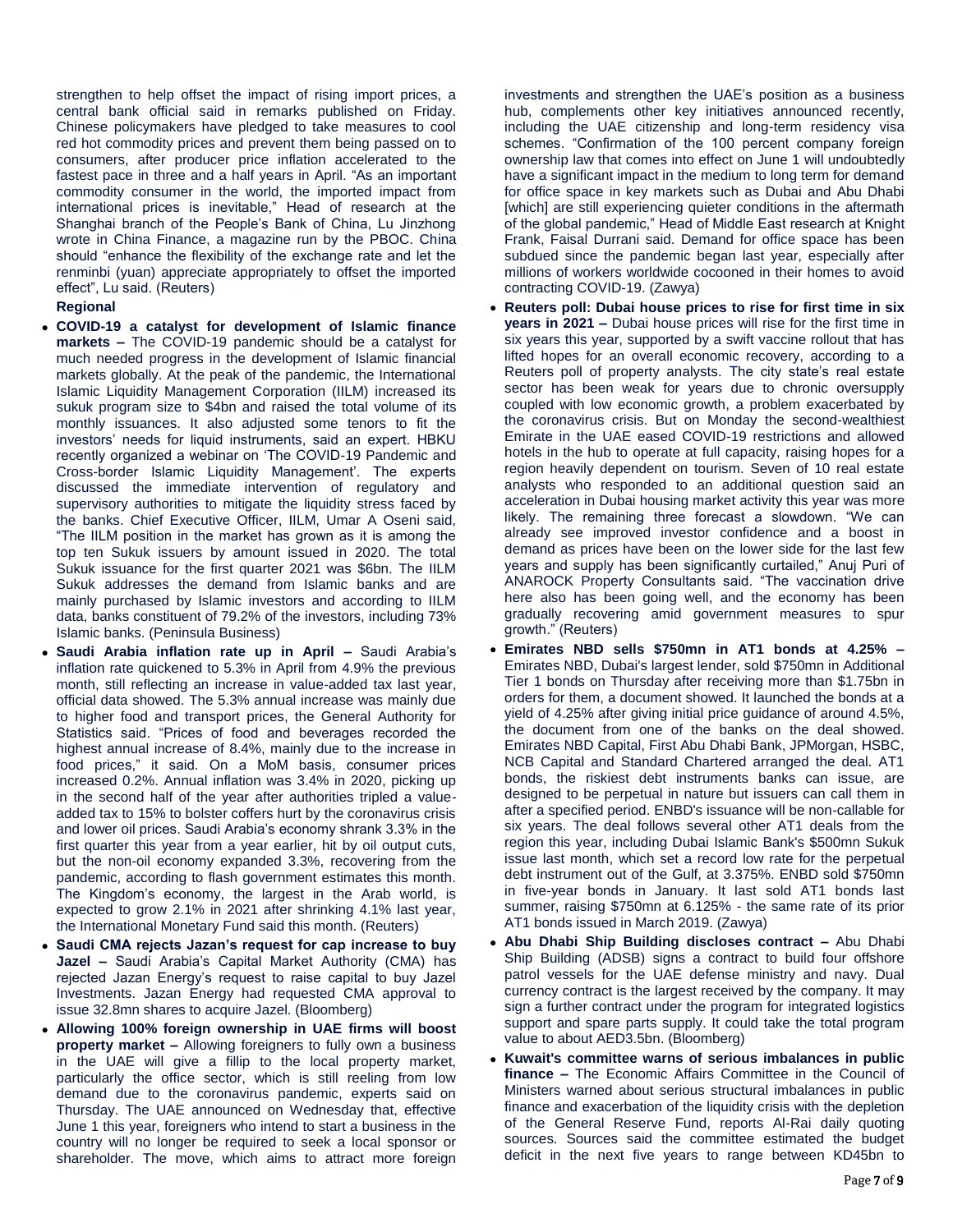KD55bn. Sources disclosed the concerned team is finalizing the national program for economic and financial sustainability, in cooperation with the Ministry of Finance, for submission to the committee. This economic program extends for four years from 2021 to 2025. It redefines the government's role in the economy and presents solutions to the deficit. The employment policy in the public sector is not sustainable and that there are significant imbalances in the labor market, considering more than four out of five Kuwaitis working in government offices. (Zawya)

 **CBK reports net income of KD40,000 compared to KD0.85mn YoY –** Commercial Bank of Kuwait (CBK) reported net income of KD40,000 in 1Q2021 compared to KD0.85mn in 1Q2020. Operating income came in at KD31.1mn, a decrease of 6.5% YoY. While operating profit came in at KD21.7mn, a decrease of 0.8% YoY. The bank cites rise in impairments and other provisions, decrease in interest income; partially offset by lower Opex. (Bloomberg)